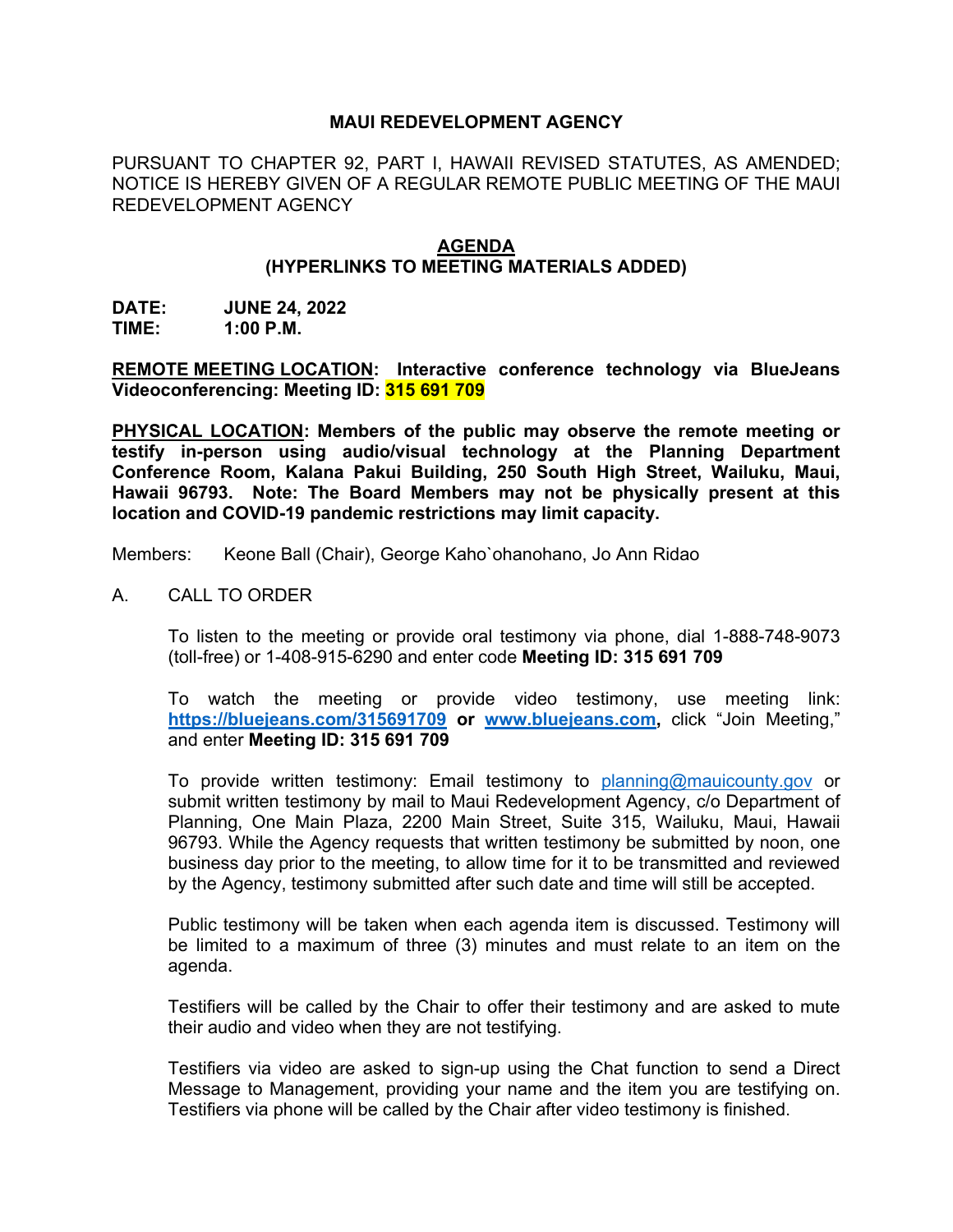Maui Redevelopment Agency Agenda – June 24, 2022 Page 2

Commissioners shall not be contacted by the Chat function.

- B. PUBLIC TESTIMONY
- C. NEW BUSINESS
	- 1. [Department of Management to provide a presentation and Post Event](https://mauicounty.gov/DocumentCenter/View/134008/062422_Item-C1_Open-House-Post-Event-Summary---Halau-of-Oiwi-Art)  Summary of the Hālau of ʻŌiwi Art Open House held on May 20, 2022 at the MAPA Main Street Promenade. (Board may provide comments - No action)

Documents received after posting

2. Department of Management to present the [Draft Early Consultation Letter](https://mauicounty.gov/DocumentCenter/View/134010/062422_item-C2_Halau-of-Oiwi-Art-Early-Consultation-Letter) and [mailing list for the Hālau of ʻŌiwi Art Environme](https://mauicounty.gov/DocumentCenter/View/134009/062422_Item-C2_Halau-of-Oiwi-Art-EA-Distribution-List)ntal Assessment. (Board may provide comments – No action)

Documents received after posting

- D. DEPARTMENT UPDATES
	- 1. Church and Vineyard Street Improvement Project Status
	- 2. Wailuku Parking Structure Update
	- 3. Wailuku Art District
	- 4. Status of MRA member vacancy
	- 5. Upcoming agenda items

Documents received after posting

- E. NEXT MEETING: July 22, 2022
- F. ADJOURNMENT

AGENDA ITEMS ARE SUBJECT TO CANCELLATION.

AN EXECUTIVE SESSION MAY BE CALLED IN ORDER FOR THE AGENCY TO CONSULT WITH ITS ATTORNEY ON QUESTIONS AND ISSUES PERTAINING TO THE AGENCY'S POWERS, DUTIES, PRIVILEGES, IMMUNITIES AND LIABILITIES, PURSUANT TO SEC. 92-5(a) (4), HRS.

THE ADDRESS OF THE AGENCY IS C/O THE DEPARTMENT OF PLANNING, ONE MAIN PLAZA, 2200 MAIN STREET, SUITE 315, WAILUKU, MAUI, HAWAII 96793. DOCUMENTS ARE ON FILE WITH THE DEPARTMENT OF PLANNING OR MAY BE FOUND ON THE OFFICAL COUNTY OF MAUI WEBSITE AT [www.mauicounty.gov,](http://www.mauicounty.gov/) UNDER BOARDS AND COMMISSIONS, MAUI REDEVELOPMENT AGENCY.